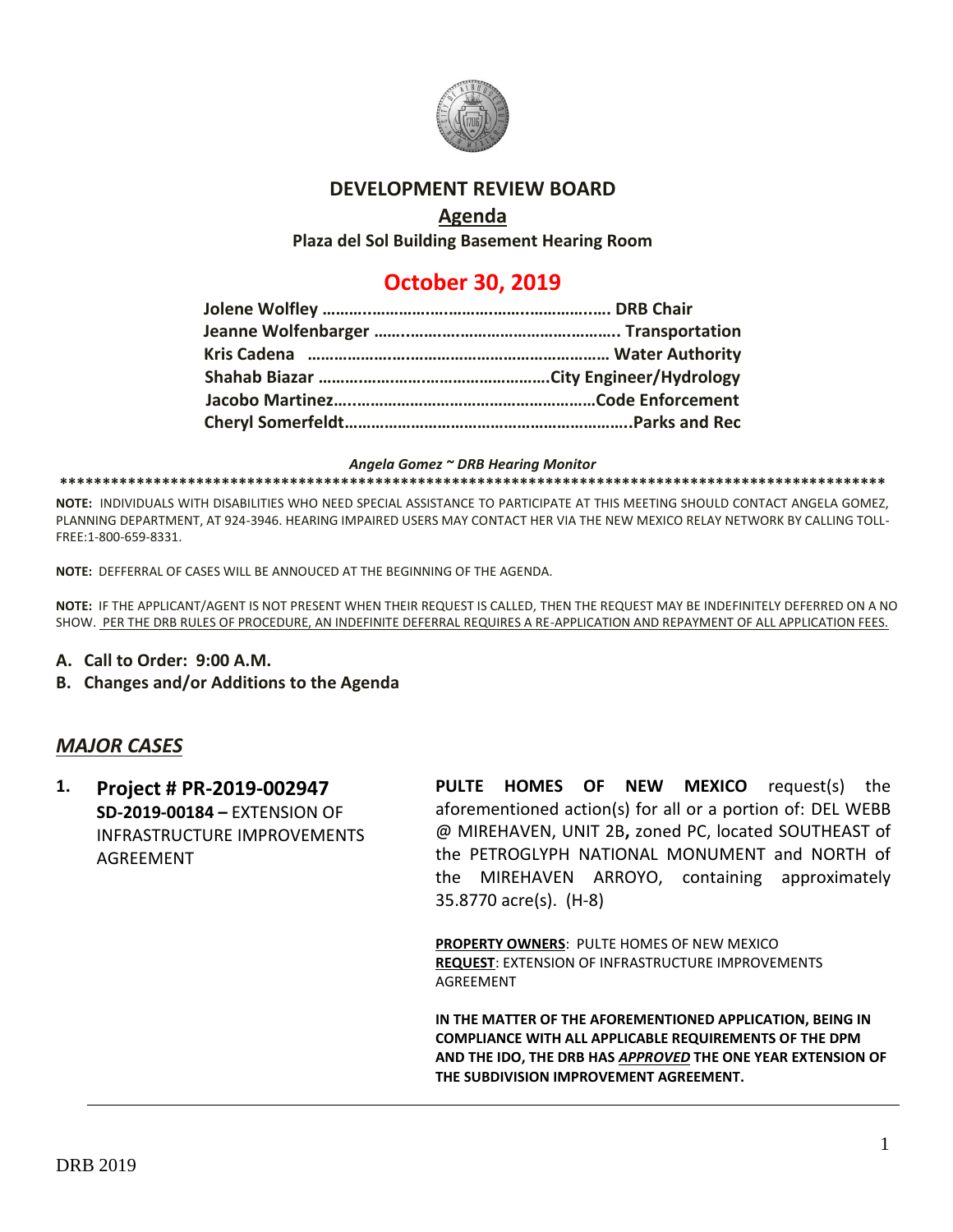**2. Project #1011598 18DRB-70137** - VACATION OF PUBLIC RIGHT-OF-WAY **18DRB-70138** - SIDEWALK VARIANCE **18DRB-70139** - SUBDIVISION DESIGN VARIANCE FROM MINIMUM DPM **STANDARDS 18DRB-70140** - PRELIMINARY/

FINAL PLAT

**BOB KEERAN,** request(s) the aforementioned action(s) for all or a portion of  $lot(s)$  17 & 18, Block(s) 4, Tract(s) 3, NORTH ALBQ ACRES Unit 3, zoned PD (RD/5DUA), located on VENTURA ST NE between SIGNAL AVE NE and ALAMEDA BLVD NE, containing approximately 2 acre(s). (C-20) *[Deferred from 5/16/18, 6/13/18, 7/18/18/, 8/8/18, 9/12/18, 10/24/18, 12/5/18, 12/19/18, 1/9/19, 1/23/19, 2/13/19, 2/27/19, 3/20/19, 4/17/19, 4/24/19, 6/5/19, 7/10/19, 8/7/19, 9/18/19].*

**DEFERRED TO DECEMBER 11TH 2019.** 

| 3. | Project #PR-2019-002651              |                                       |  |                                           | TIERRA WEST LLC agent(s) for AIRPORT PARKING                 |  |
|----|--------------------------------------|---------------------------------------|--|-------------------------------------------|--------------------------------------------------------------|--|
|    | (1000530)                            |                                       |  |                                           | request(s) the aforementioned action(s) for all or a portion |  |
|    | SD-2019-00133 - VACATION OF RIGHT OF |                                       |  |                                           | of SUNPORT BLVD SE west of UNIVERSITY BLVD SE                |  |
|    | <b>WAY</b>                           |                                       |  | from 8/21/19, 9/11/19, 10/2/19, 10/19/19] | containing approximately 0.1609 acre(s). (M-15) ) [Deferred  |  |
|    | 妇                                    |                                       |  |                                           |                                                              |  |
|    |                                      | <b>PROPERTY OWNERS: R &amp; B LLC</b> |  |                                           |                                                              |  |

**REQUEST**: VACATION OF A PORTION OF SUNPORT BLVD PUBLIC RIGHT-OF-WAY

**DEFERRED TO NOVEMBER 20TH, 2019.**

**4. Project #PR-2019-002677 SI-2019-00252** – SITE PLAN **MODULUS ARCHITECTS, INC.** agent(s) for **CARLISLE ASSOCIATES LP** request(s) the aforementioned action(s) for all or a portion of TRACTS A & B CARLISLE & INDIAN SCHOOL SUBDIVISION BEING A PART OF BLOCKS 16 & 17 AND A PART OF BLOCKS 14 & 15 NETHERWOOD PARK SECOND FILING EXCLUDING PORTIONS OUT TO R/W**,** zoned MX-M, located at the NEC of INDIAN SCHOOL RD NE and CARLISLE BLVD NE, containing approximately 10.2 acre(s). (H-16) *[Deferred from 8/21/19, 8/28/19, 9/18/19, 10/23/19]*

> **PROPERTY OWNERS**: CARLISLE ASSOCIATES C/O ROSEN ASSOC MGMT GROUP **REQUEST**: 120,000+ SF RETAIL DEVELOPMENT

**DEFERRED TO NOVEMBER 6 TH, 2019**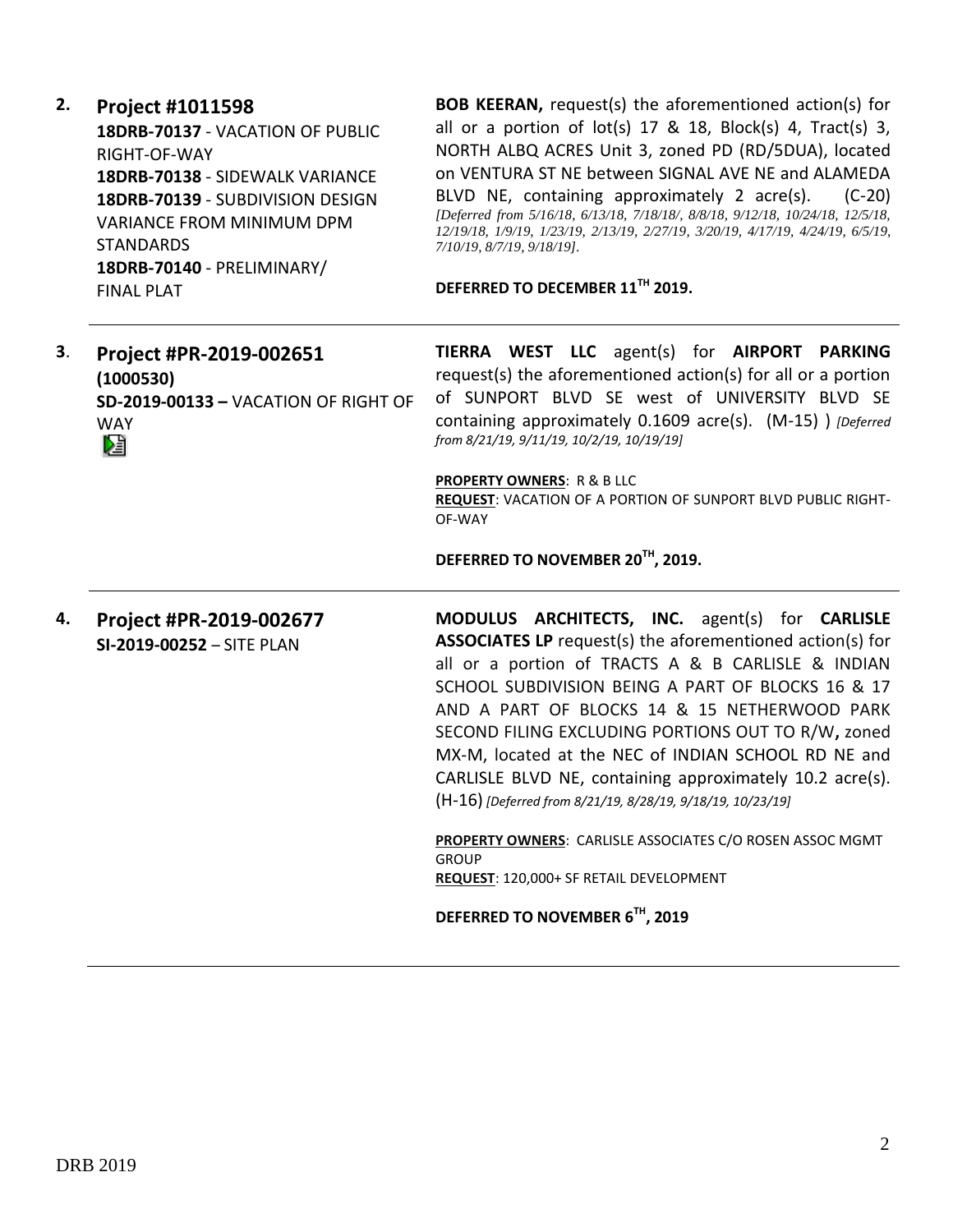**5. Project #PR-2019-002770 (PR-2019-001345) SI-2019-00279 –** SITE PLAN DE DE

**DEKKER, PERICH, SABATINI** agent(s) for **DBG PROPERTIES LLC** request(s) the aforementioned action(s) for all or a portion of TRACT RR-3-A-1 WESTLAND SOUTH TRACTS RR-3-A-1 AND RR-3-A-2**,** zoned R-ML, located south of DENNIS CHAVEZ BLVD SW and west of  $98<sup>th</sup>$  ST SW, containing approximately 5.423 acre(s). (P-09) *[Deferred from 9/11/19, 9/25/19, 10/23/19]*

**PROPERTY OWNERS**: DBG PROPERTIES LLC **REQUEST**: 156 UNIT MULITFAMILY DEVELOPMENT

**DEFERRED TO NOVEMBER 13TH, 2019.** 

**6. Project #PR-2018-001198 (1002942) VA-2019-00111** - WAIVER **SD-2019-00067** - VACATION OF PUBLIC EASEMENT **VA-2019-00113** – TEMPORARY DEFERRAL OF SIDEWALK **VA-2019-00143**- SIDEWALK WAIVER **SD-2019-00068** – PRELIMINARY PLAT Dà

**PRICE LAND & DEVELOPMENT GROUP** agent(s) for **PV TRAILS ALBUQUERQUE, LLC** request(s) the aforementioned action(s) for all or a portion of TRACT 2 BULK LAND PLAT OF THE TRAILS UNIT 3A (BEING A REPLAT OF TRACTS 1 THRU 8, OS-1 & OS-2 THE TRAILS UNIT 3 & TRACT 12 THE TRAILS UNIT 2) (TO BE KNOWN AS CATALONIA)**,** zoned R-1B & R-1D, located at

west of WOODMONT AVE NW and south of PASEO DEL NORTE, containing approximately 20.2878 acre(s). (C-9)*[Deferred from 4/24/19, 6/19/19, 7/24/19, 8/14/19, 8/21/19, 9/18/19, 10/23/19]*

**PROPERTY OWNERS**: WOODMONT PASEO LLC **REQUEST**: DEVELOPMENT OF A 78 RESIDENTIAL LOT SUBDIVISION

**DEFERRED TO NOVEMBER 6TH, 2019.** 

### *MINOR CASES*

**7. Project #PR-2018-001198 SI-2019-00348** – EPC SITE PLAN FINAL SIGN-OFF

**CONSENSUS PLANNING** agent(s) for **PV TRAILS ALBUQUERQUE LLC** request(s) the aforementioned action(s) for all or a portion of TRACTS 1 AND TRACT 2, BULK LAND PLAT OF THE TRAILS, UNIT 3A**,** zoned R-1B and R1-D, located on WOODMONT AVE NW, between the PETROGLYPH NATIONAL MONUMENT and PASEO DEL NORTE, containing approximately 20.5 acre(s). (C-8)*[Deferred from 10/23/19]*

**PROPERTY OWNERS**: PV TRAILS ALBUQUERQUE LLC **REQUEST**: EPC SITE PLAN SIGN-OFF (SI-2018-00283)

**DEFERRED TO NOVEMBER 6TH, 2019.**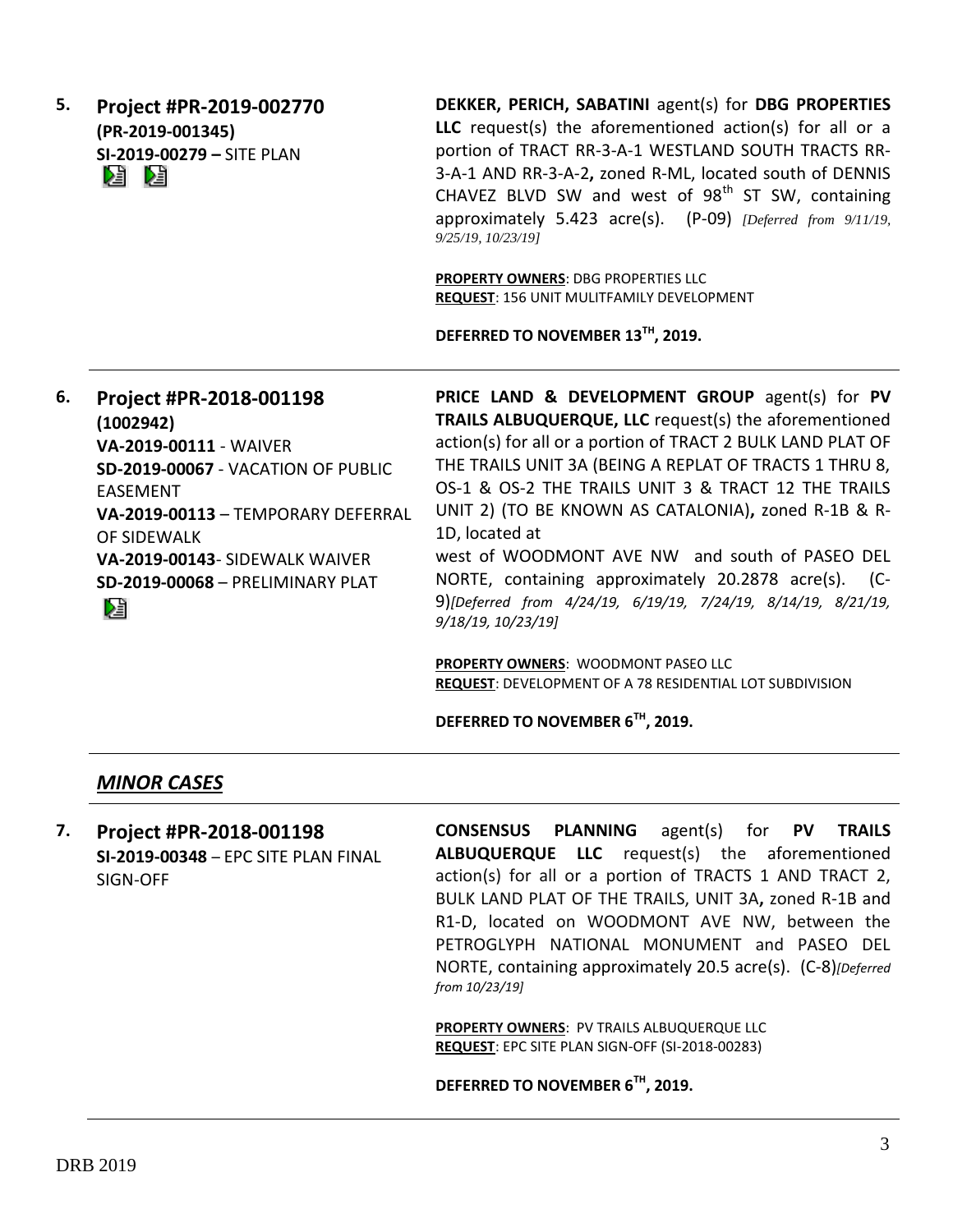| 8.  | Project # PR-2019-002029<br>SD-2019-00191 - PRELIMINARY/FINAL<br><b>PLAT</b><br>⊠                          | ARCH + PLAN LAND USE CONSULTANTS agent(s) for MARY<br>ANNE PILS request(s) the aforementioned action(s) for all<br>or a portion of: LOT(S) 3-A & 4-A, BLOCK 4, SANTA FE<br>ADDITION, zoned R-1A, located at 805 SANTA FE between<br>8 <sup>th</sup> STREET and 9 <sup>th</sup> STREET, containing approximately 0.1654<br>$\arccos(5)$ . (K-13)                                                                         |
|-----|------------------------------------------------------------------------------------------------------------|-------------------------------------------------------------------------------------------------------------------------------------------------------------------------------------------------------------------------------------------------------------------------------------------------------------------------------------------------------------------------------------------------------------------------|
|     |                                                                                                            | <b>PROPERTY OWNERS: MARYANNE PILS</b><br><b>REQUEST: LOT LINE RE-ALIGNMENT</b>                                                                                                                                                                                                                                                                                                                                          |
|     |                                                                                                            | DEFERRED TO NOVEMBER 20TH, 2019.                                                                                                                                                                                                                                                                                                                                                                                        |
| 9.  | Project #PR-2018-001225<br>SD-2019-00155 - PRELIMINARY/FINAL<br><b>PLAT</b>                                | ARCH + PLAN LAND USE CONSULTANTS agent(s) for KIRK<br>AND JOYCE WESSELINK request(s) the aforementioned<br>action(s) for all or a portion of TRACT 493, TOWN OF<br>ATRISCO GRANT UNIT 7, zoned R-1C, located on 1119 86 <sup>TH</sup><br>ST SW between SAGE RD SW and SAPPHIRE ST SW<br>containing approximately 4.89 acre(s). (M-9) [Deferred from<br>8/28/19, 9/11/19]<br>PROPERTY OWNERS: WESSELINK KIRK A & JOYCE D |
|     |                                                                                                            | <b>REQUEST: SUBDIVIDE 1 LOT INTO 5 LOTS</b>                                                                                                                                                                                                                                                                                                                                                                             |
|     |                                                                                                            | DEFERRED TO DECEMBER 4TH, 2019.                                                                                                                                                                                                                                                                                                                                                                                         |
| 10. | Project #PR-2019-002811<br>SD-2019-00158 - PRELIMINARY/FINAL<br><b>PLAT</b><br>VA-2019-00288 - WAIVER<br>N | <b>RICHARD CHAVEZ</b> request(s) the aforementioned action(s)<br>for all or a portion of LOTS 7-10 BLOCK 44 PEREA ADDITION,<br>zoned R-1A, located at NEC of 15 <sup>th</sup> ST NW and GRANITE AVE<br>NW, containing approximately 0.32 acre(s). (J-13) [Deferred<br>from 9/11/19, 9/25/19, 10/2/19, 10/23/19]                                                                                                         |
|     |                                                                                                            | PROPERTY OWNERS: CHAVEZ RICHARD GERARD<br>REQUEST: REPLAT 4 LOTS INTO 2 AND S/W WAIVER                                                                                                                                                                                                                                                                                                                                  |
|     |                                                                                                            | THE PRELIMINARY/FINAL PLAT HAS BEEN DEFERRED TO<br>NOVEMBER 20TH, 2019.                                                                                                                                                                                                                                                                                                                                                 |
|     |                                                                                                            | THE WAIVER HAS BEEN DENIED.                                                                                                                                                                                                                                                                                                                                                                                             |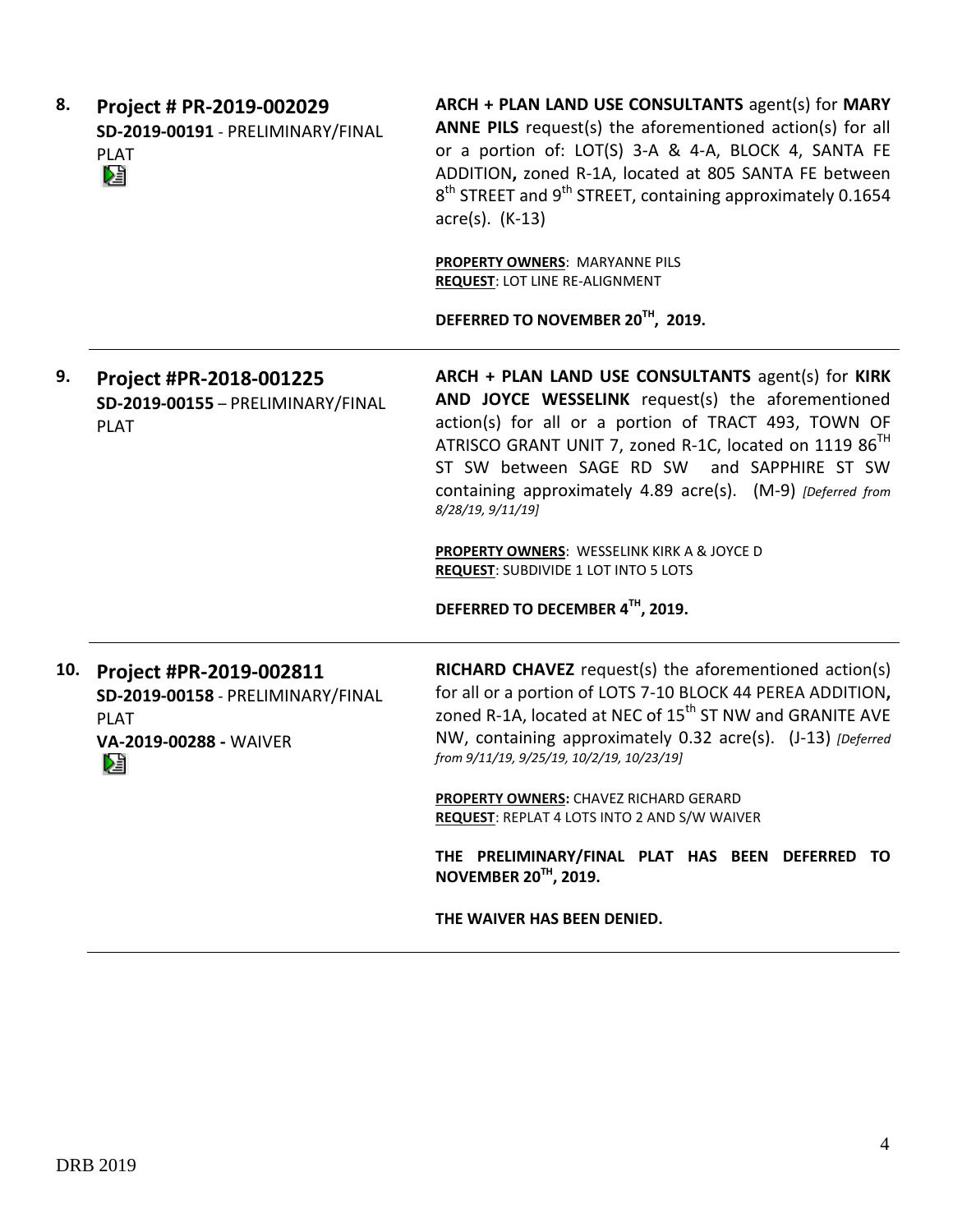### **11. Project #PR-2018-001695 (1003445) SD-2019-00167** – AMENDMENT TO INFRASTRUCTURE LIST (IL)

**HUITT-ZOLLARS** agent(s) for **NOVUS PROPERTIES LLC – MICHAEL MONTOYA** request(s) the aforementioned action(s) for all or a portion of TRACTS A2B of PLAT OF TRACTS A2A & A2B FOUNTAIN HILLS PLAZA SUBDIVISON AND TRACTS B, C, E & F PLAT OF FOUNTAIN HILLS PLAZA SUBDIVISION**,** zoned NR-C, located on NUNZIO AV NW, north of PASEO DEL NORTE NW and west of EAGLE RANCH RD NW, containing approximately 4.6606 acre(s). (C-12) *[Deferred from 9/18/19, 9/25/19, 10/2/19, 10/9/19, 10/16/19, 10/23/19]*

**PROPERTY OWNERS**: NOVUS PROPERTIES

**REQUEST**: REMOVAL OF INTERNAL SIDEWALKS FROM INFRASTRUCTURE LIST

**DEFERRED TO NOVEMBER 13TH, 2019.** 

### *SKETCH PLAT*

|     | 12. Project # PR-2019-003003<br>PS-2019-00102 - SKETCH PLAT<br>r.   | <b>BOHANNAN HUSTON INC.</b> agent(s) for <b>HOPEWORKS</b> , A NM<br><b>NON</b><br><b>PROFIT</b><br><b>CORPORATION</b><br>request(s)<br>the<br>aforementioned action(s) for all or a portion of: LOTS 3A-<br>8A, BLOCK(S) 6, PARIS ADDITION and LOT(S) 33 & 34 W H<br>SPRINGER ADDITION, zoned MX-M, located on 3 <sup>RD</sup> STREET<br>between MOUNTAIN RD NW and SUMMER AVENUE NW,<br>containing approximately 1.35 acre(s). (J-14)<br><b>PROPERTY OWNERS: HOPEWORKS</b><br><b>REQUEST: LOT CONSOLIDATION FROM 5 LOTS INTO 2 LOTS</b>                                |
|-----|---------------------------------------------------------------------|-------------------------------------------------------------------------------------------------------------------------------------------------------------------------------------------------------------------------------------------------------------------------------------------------------------------------------------------------------------------------------------------------------------------------------------------------------------------------------------------------------------------------------------------------------------------------|
|     |                                                                     | THE SKETCH PLAT WAS REVIEWED AND COMMENTS WERE PROVIDED                                                                                                                                                                                                                                                                                                                                                                                                                                                                                                                 |
| 13. | Project # PR-2019-003006<br><b>PS-2019-00104 - SKETCH PLAT</b><br>r | <b>CORY GREENFIELD, ARCHITECT agent(s) for JOSH LANGE</b><br>request(s) the aforementioned action(s) for all or a portion<br>of: TRACT 6A PLAT OF TRS 6A & 7A BLK 2 SANDIA PLAZA<br>ADDN CONT 13,029 SQ FT M/L LOT 6A, BLOCK 2, SANDIA<br>PLAZA SUBDIVISON, zoned MX-L, located at 1111 & 1115<br>GRIEGOS RD NW, between $11^{TH}$ STREET NW and $12^{th}$<br>STREET NW containing approximately 0.542 acre(s). (F-14)<br>PROPERTY OWNERS: BALDONI JOHN<br>REQUEST: LOT CONSOLIDATION FROM 2 LOTS INTO 1 LOT<br>THE SKETCH PLAT WAS REVIEWED AND COMMENTS WERE PROVIDED |